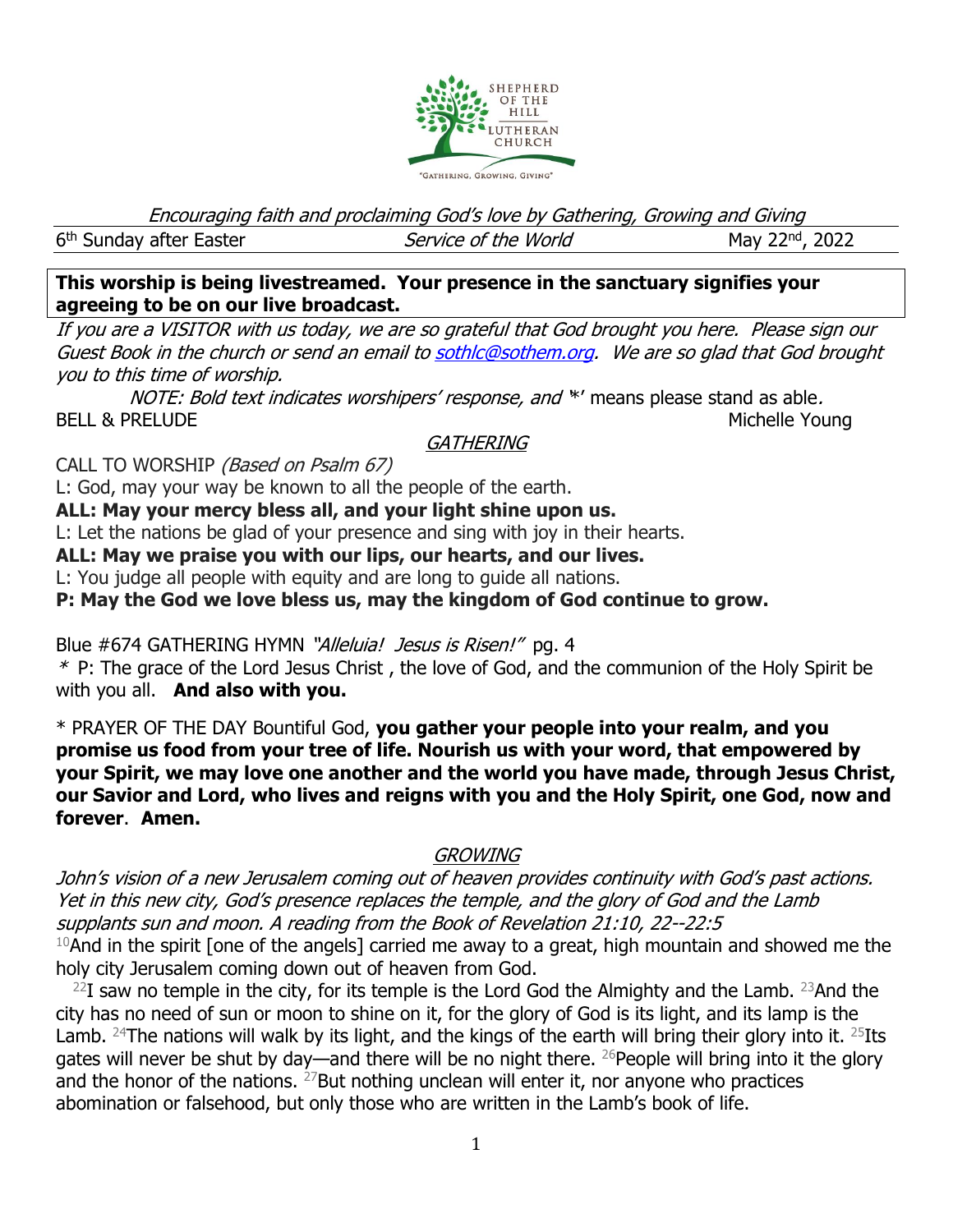$22:1$ Then the angel showed me the river of the water of life, bright as crystal, flowing from the throne of God and of the Lamb <sup>2</sup>through the middle of the street of the city. On either side of the river is the tree of life with its twelve kinds of fruit, producing its fruit each month; and the leaves of the tree are for the healing of the nations.  $3$ Nothing accursed will be found there any more. But the throne of God and of the Lamb will be in it, and his servants will worship him;  $4$ they will see his face, and his name will be on their foreheads. <sup>5</sup>And there will be no more night; they need no light of lamp or sun, for the Lord God will be their light, and they will reign forever and ever. The word of the Lord. **ALL: Thanks be to God.**

As Jesus talks of returning to the Father, he promises to send the Advocate, the Holy Spirit, who will teach Jesus' followers and remind them of all that Jesus taught. Even more, those in whom God makes a home will experience a peace that overcomes fear.

The Gospel according to John, the 14th chapter. **All**: **Glory to you O Lord.**

<sup>23</sup> Jesus answered [Judas (not Iscariot),] "Those who love me will keep my word, and my Father will love them, and we will come to them and make our home with them. <sup>24</sup>Whoever does not love me does not keep my words; and the word that you hear is not mine, but is from the Father who sent me.  $25$ "I have said these things to you while I am still with you.  $26$ But the Advocate, the Holy Spirit, whom the Father will send in my name, will teach you everything, and remind you of all that I have said to you. <sup>27</sup> Peace I leave with you; my peace I give to you. I do not give to you as the world gives. Do not let your hearts be troubled, and do not let them be afraid.  $^{28}$ You heard me say to you, 'I am going away, and I am coming to you.' If you loved me, you would rejoice that I am going to the Father, because the Father is greater than I. <sup>29</sup>And now I have told you this before it occurs, so that when it does occur, you may believe." The Gospel of the Lord. **Praise to you O Christ.**

MESSAGE Pastor Mary Eide HYMN OF THE DAY "Come to the Water of Life" p. 5

GIVING

\*THE APOSTLES' CREED (professed together)

**I believe in God, the Father almighty, creator of heaven and earth.**

**I believe in Jesus Christ, his only Son, our Lord. He was conceived by the power of the Holy Spirit and born of the virgin Mary.**

**He suffered under Pontius Pilate, was crucified, died, and was buried. He descended into hell.\* On the third day he rose again. He ascended into heaven, and is seated at the right hand of the Father. He will come again to judge the living and the dead.**

**I believe in the Holy Spirit, the holy catholic Church, the communion of saints, the forgiveness of sins, the resurrection of the body, and the life everlasting. Amen \*Or, He descended to the dead.**

\* OFFERING PRAYER We freely give **back to God what was first given to us, in order to grow and build God's kingdom. With gratitude and thanksgiving Lord, we offer you our time, energy, skills, and the things we treasure. Receive the gifts we bring, in the name of Jesus Christ, our strength and our Savior. Amen.** 

\* PRAYERS AND PETITIONS (L: God, in your mercy, **All**: **Hear our prayer**.)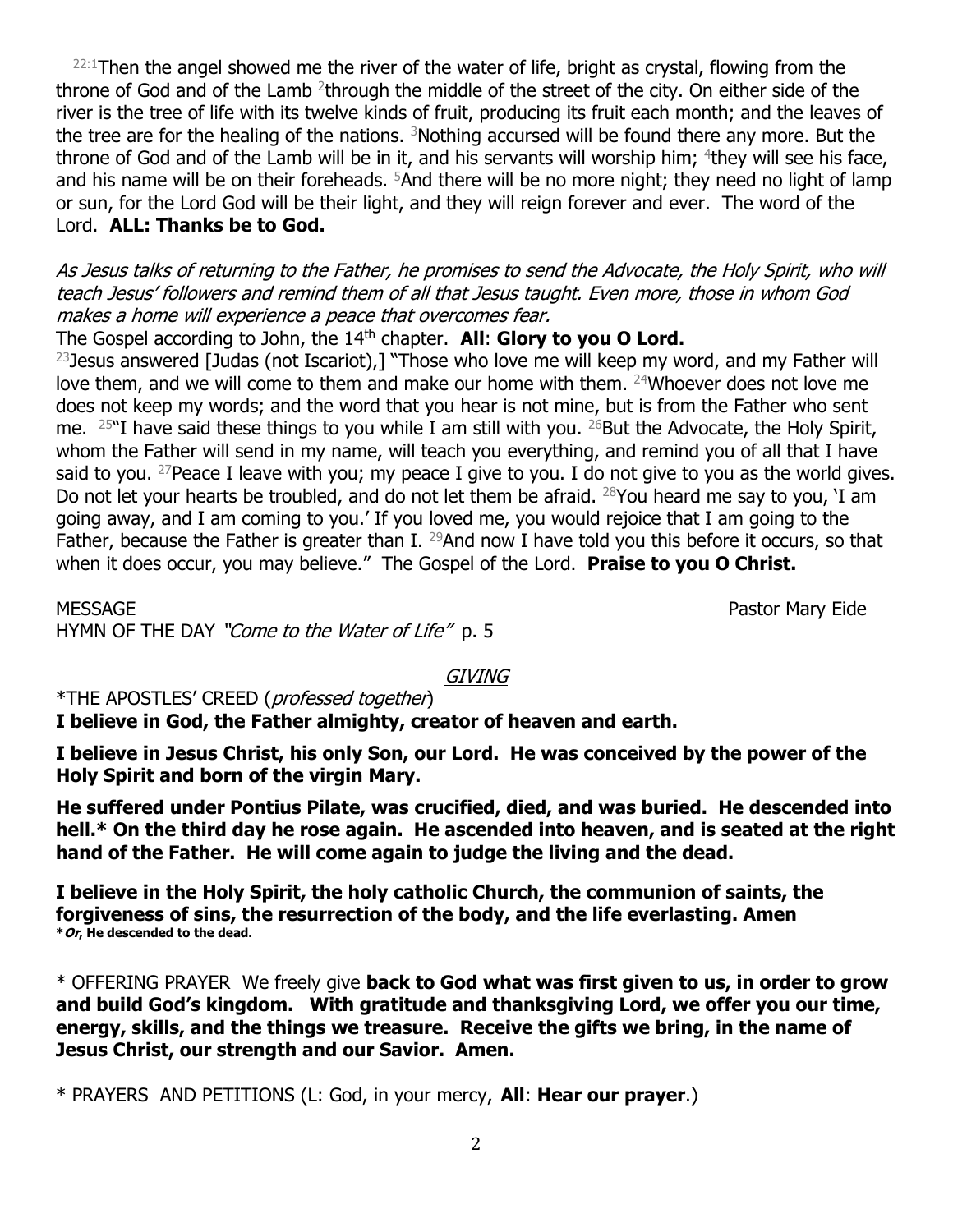\* LORD'S PRAYERS **Our Father, who art in heaven, hallowed be thy name; thy kingdom come; thy will be done; on earth as it is in heaven. Give us this day our daily bread. And forgive us our trespasses, as we forgive those who trespass against us. And lead us not into temptation; but deliver us from evil. For thine is the kingdom, the power and the glory, for ever and ever. Amen**

\*ANNOUNCEMENTS/BLESSING God, the Author of life, Christ, the living Cornerstone, and the lifegiving Spirit of adoption,  $\pm$  bless you now and forever. **Amen.** 

\*Blue #781 SENDING HYMN "My Life Flows On in Endless Song" pg. 6

| * DISMISSAL Alleluia! Christ is risen. Christ is risen indeed. Alleluia! |  |
|--------------------------------------------------------------------------|--|
| Go in peace. Tell what God has done. Thanks be to God.                   |  |

\* POSTLUDE Michelle Young

#### **SCHEDULE**

| <b>TODAY</b>     | 10:00am            | - Worship                                                |
|------------------|--------------------|----------------------------------------------------------|
| <b>MONDAY</b>    | 6:30 <sub>pm</sub> | - Church Council Meeting (meeting with Rev. Erin Nelson) |
|                  | 7pm                | - AA Meeting                                             |
| <b>TUESDAY</b>   | $4-6$ pm           | - Food Pantry                                            |
| <b>WEDNESDAY</b> | 10am               | - Adult Bible Study                                      |
| FRIDAY:          | 10am-Noon          | - Food Pantry                                            |
| SUNDAY:          | 10:00am            | - Communion Worship                                      |
|                  |                    |                                                          |

#### ANNOUNCEMENTS

# SPREAD THE WORD…CHURCH THRIFT SALE **held Friday 6/3 8am-5pm -Saturday 6/4 8am-**

**Noon.** Bring in your clean, already priced items to the church. Church open during Food Pantry hours, or call 715-879-5115 to set up another time.

ELCA **WOMEN'S** Chippewa Valley Conference **2022 RETREAT** at Luther Park Bible Camp 944 24 ¼ Street, Chetek, WI 54728 [www.LutherPark.org](http://www.lutherpark.org/)

#### **Wednesday June 8th & Thursday 9th 2022**

**Presenter:** Sallie Ankerfelt Music with Dottie Hayden

### **Early Bird Registration \$75 before 5/31/2022. \$80 after 6/1/2022.**

Registration forms at church or can be emailed to you, just call or email the church if you'd like a registration form.

LUTHER PARK BIBLE CAMP Camp booklets are available at church, near the Mailboxes. You can also access information at their website:<http://lutherpark.org/>

- Parents: Use Code: **SH50** when you register, and the church will pay 50% of camp costs!!
- We have additional scholarship money available
- AND there are *Camperships* available through Luther Park. (Camperships forms available at church and online)

How to register? ONLINE or Mail in registration form or register online with deposit.

VACATION BIBLE SCHOOL FLYERS/REGISTRATION FORMS available for **Make a Splash** with Jesus" Aug.  $1^{st-4^{th}}$  6-8pm 3-year-olds through incoming 6<sup>th</sup> graders. Looking for 7<sup>th</sup>-12<sup>th</sup> graders and adult volunteers. Contact Jaime Folczyk or Holly Sweeney.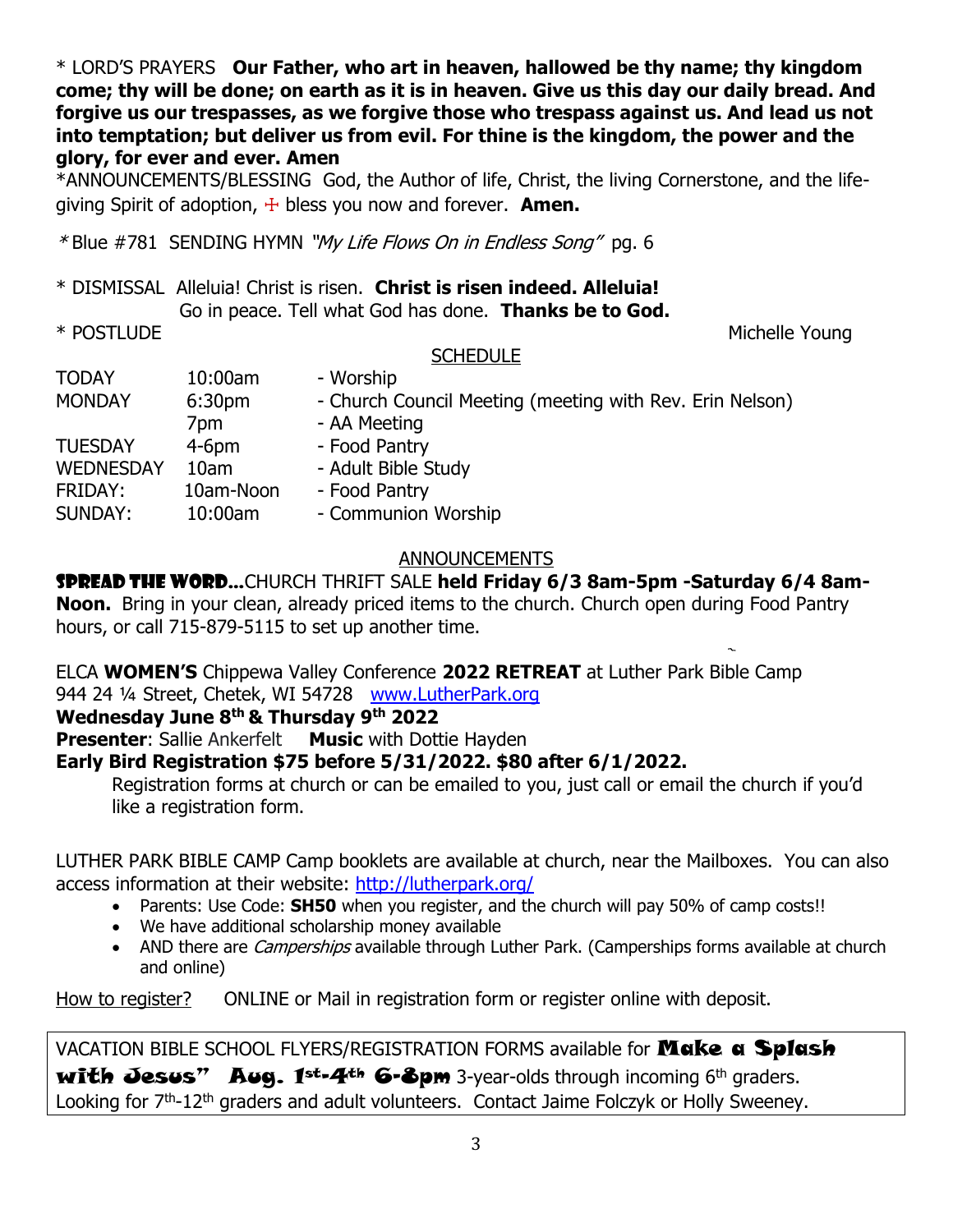# Alleluia! Jesus Is Risen!



Text: Herbert F. Brokering, b. 1926<br>Music: David N. Johnson, 1922–1987<br>Text © 1995 Augsburg Fortress.<br>Music © 1969 Contemporary Worship 1, admin. Augsburg Fortress.

Duplication in any form prohibited without permission or valid license from copyright administrator.

"Alleluia! Jesus is Risen!" was reprinted with permission under One License #A-724679. All rights reserved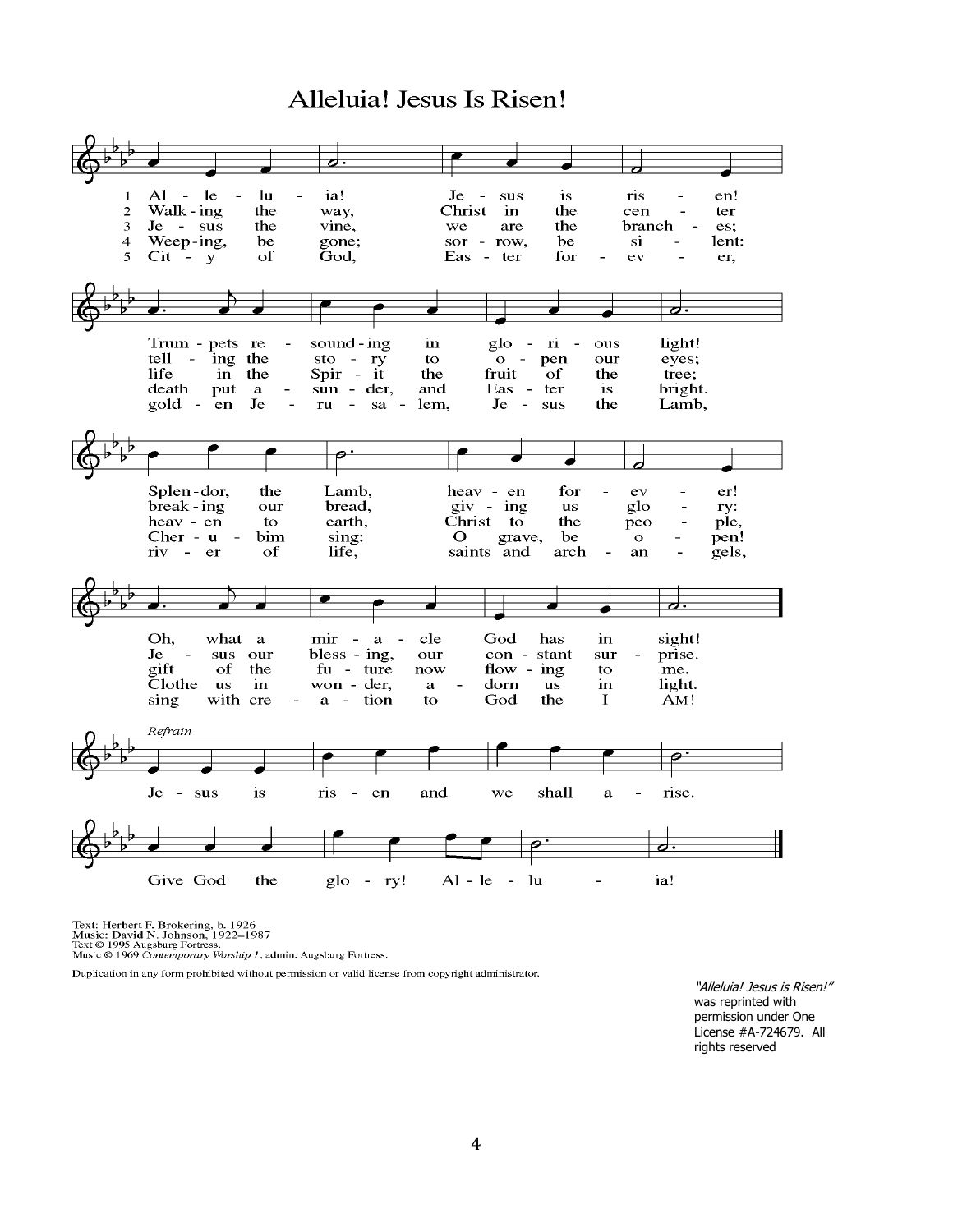## Come to the Water of Life



Text: Ray Makeever, b. 1943

Music: WATER OF LIFE, Ray Makeever

Text and music © 1999 Ray Makeever, admin. Augsburg Fortress

Duplication in any form prohibited without securing permission from copyright administrator or reporting usage under valid license.

"Come to the Water of Life" was reprinted with permission under One License #A-724679. All rights reserved

Shepherd of the Hill Lutheran Church 207 University Street, Elk Mound, WI 54739 Office Phone: 715-879-5115 Email: [sothlc@sothem.org](mailto:sothlc@sothem.org) Website [www.sothem.org](http://www.sothem.org/) On Facebook Pastor Mary Eide (H) 715-309-4065 [meide@luthersem.edu](mailto:meide@luthersem.edu) Custodian, Terry Stamm 715-379-3728 Sunday School Coordinators: Jaime Folczyk mifolczyk@yahoo.com and Holly Sweeney [hollysweeney65@gmail.com](mailto:hollysweeney65@gmail.com) Financial Secretary: Barb Vadnais [barbvadnais1@gmail.com](mailto:barbvadnais1@gmail.com)